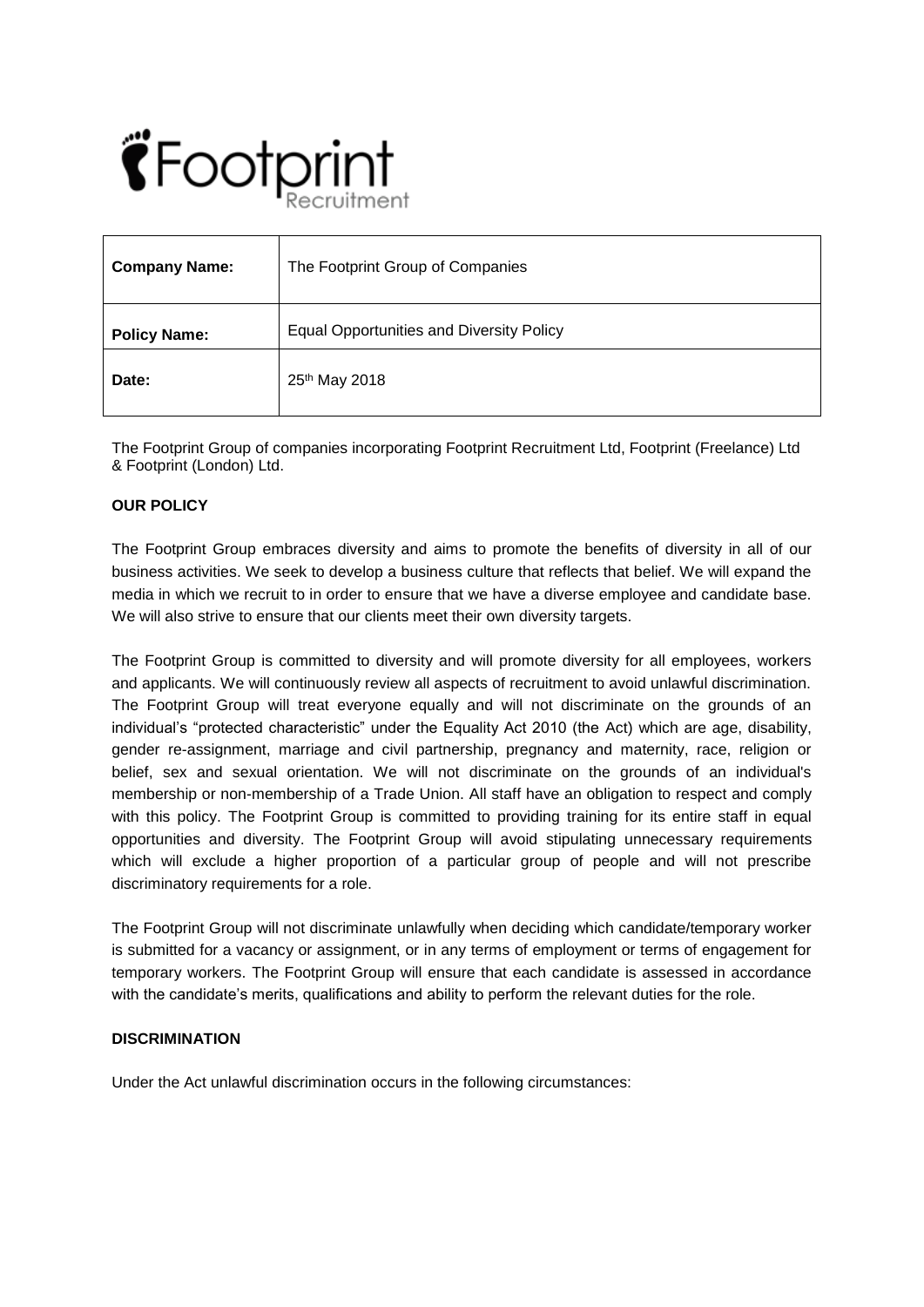## **Direct discrimination**

Direct discrimination occurs when an individual is treated less favourably because of a protected characteristic. Treating someone less favourably means treating them badly in comparison to others that do not have that protected characteristic.

It is unlawful for a recruitment consultancy to discriminate against a person on the grounds of a protected characteristic:

- In the terms on which the recruitment consultancy offers to provide any of its services;
- By refusing or deliberately omitting to provide any of its services;
- In the way it provides any of its services.

Direct discrimination can take place even if the individual does not have the protected characteristic but is treated less favourably because it is assumed he or she has the protected characteristic or is associated with someone that has the protected characteristic.

Direct discrimination would also occur if a recruitment consultancy accepted and acted upon instructions from an employer which states that certain persons are unacceptable due to a protected characteristic, unless an exception applies. The Act contains provisions that permit specifying a requirement that an individual must have a particular protected characteristic in order to undertake a job. These provisions are referred to as occupational requirements.

Where there is an occupational requirement then the client must show that applying the requirement is a proportionate means of achieving a legitimate aim, i.e. the employer must be able to objectively justify applying the requirement. An occupational requirement does not allow an employer to employ someone on less favourable terms or to subject a person to any other detriment. Neither does an occupational requirement provide an excuse against harassment or victimisation of someone who does not have the occupational requirement.

## **Indirect discrimination**

Indirect discrimination occurs when a provision, criterion or practice (PCP) is applied but this results in people who share a protected characteristic being placed at a disadvantage in comparison to those who do not have the protected characteristic. If the PCP can be objectively justified it will not amount to discrimination.

Indirect discrimination would also occur if a recruitment consultant accepted and acted upon an indirectly discriminatory instruction from an employer.

If the vacancy requires characteristics which amount to an occupational requirement or the instruction is discriminatory but there is an objective justification, The Footprint Group will not proceed with the vacancy unless the client provides written confirmation of the occupational requirement, exception or justification.

The Footprint Group will use best endeavours to comply with the Act and will not accept instructions from clients that will result in unlawful discrimination.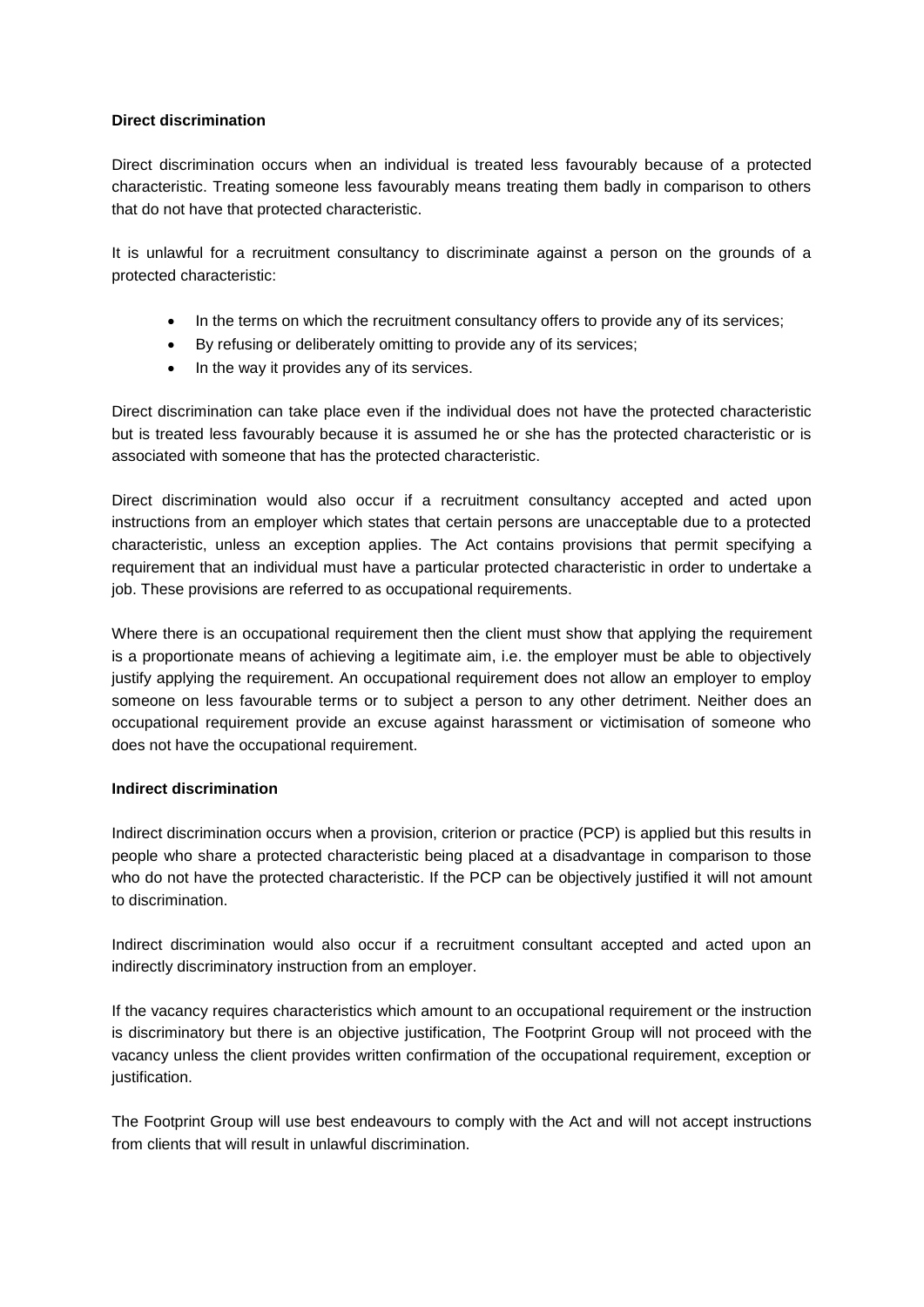## **Harassment**

Under the Act, harassment is defined as unwanted conduct that relates to a protected characteristic which has the purpose or effect of violating an individual's dignity or creating an intimidating, hostile, degrading, humiliating or offensive environment for that individual. This includes unwanted conduct of a sexual nature.

The Footprint Group is committed to providing a work environment free from unlawful harassment. The Footprint Group will ensure that the consultants do not harass any individual.

Examples of prohibited harassment are:

- 1. Verbal or written conduct containing derogatory jokes or comments;
- 2. Slurs or unwanted sexual advances;
- 3. Visual conduct such as derogatory or sexually orientated posters;
- 4. Photographs, cartoons, drawings or gestures which some may find offensive;
- 5. Physical conduct such as assault, unwanted touching, or any interference because of sex, race or any other protected characteristic basis;
- 6. Threats and demands to submit to sexual requests as a condition of continued employment or to avoid some other loss, and offers of employment benefits in return for sexual favours;
- 7. Retaliation for having reported or threatened to report harassment.

If an individual believes that they have been unlawfully harassed, they should make an immediate report to Pippa Holland/ Brian Colton/ Steve Carr / Mike Hawksby followed by a written complaint as soon as possible after the incident. The details of the complaint should include:

- Details of the incident
- Name(s) of the individual(s) involved
- Name(s) of any witness(es)

The Footprint Group will undertake a thorough investigation of the allegations. If it is concluded that harassment has occurred, remedial action will be taken.

All employees and workers will be expected to comply with The Footprint Groups policy on harassment in the workplace. Any breach of such a policy will lead to the appropriate disciplinary action.

Any individual who The Footprint Group finds to be responsible for harassment will be subject to the disciplinary procedure and the sanction may include termination.

## **Victimisation**

Under the Act victimisation occurs when an individual is treated unfavourably because he/she has done a 'protected act' which is bringing a claim for unlawful discrimination or raising a grievance about discrimination or giving evidence in respect of a complaint about discrimination.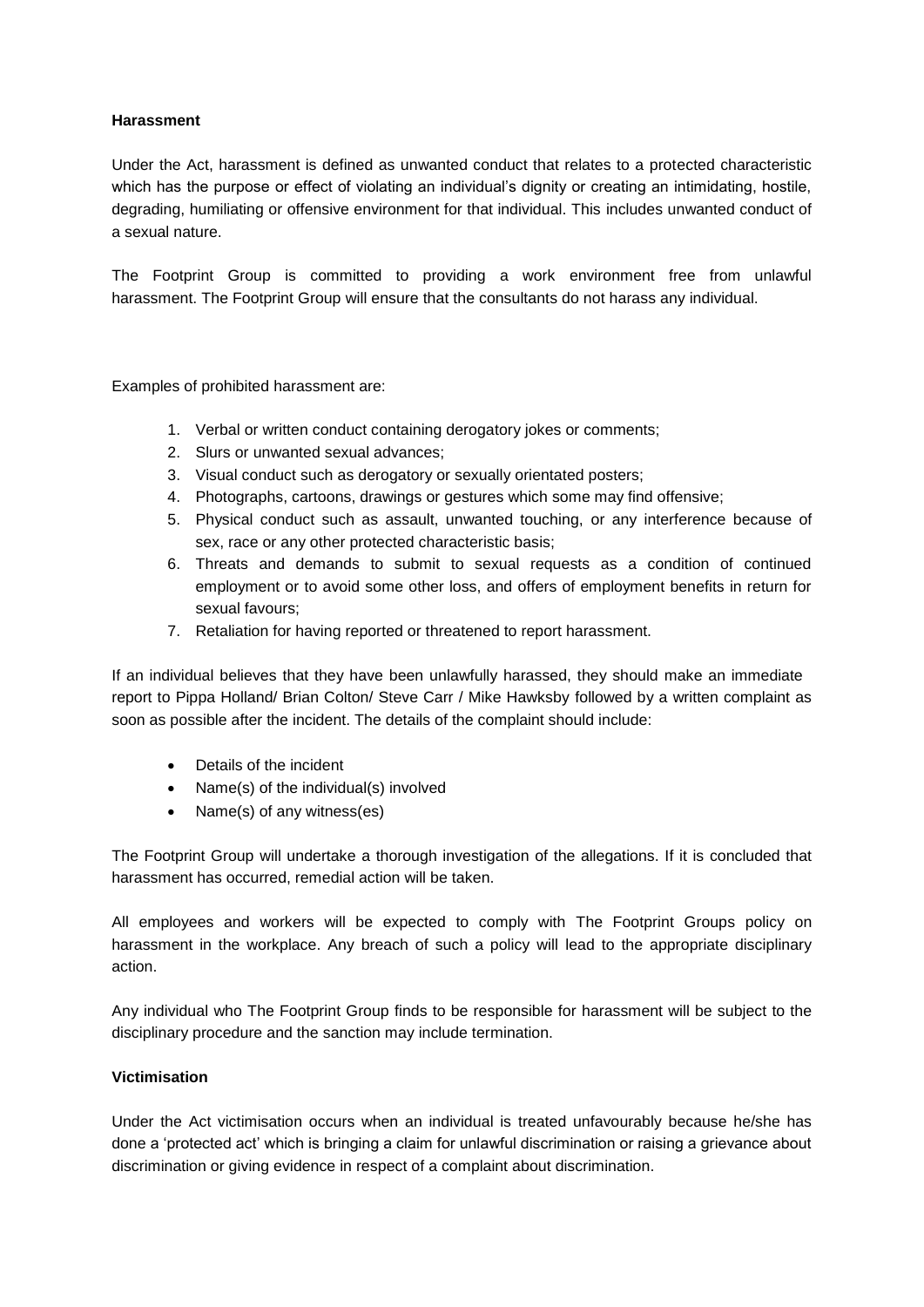The Footprint Group will ensure that the consultants do not victimise any individual.

## **DISABLED PERSONS**

Discrimination occurs when a person is treated unfavourably as a result of their disability.

In direct discrimination occurs where a provision, criterion or practice is applied by or on behalf of an employer, or any physical feature of the employer's premises, places a disabled person at a substantial disadvantage in comparison with persons who are not disabled.

In recruitment and selection there may be a requirement to make reasonable adjustments. For example, it might be necessary to have different application procedures for partially sighted or blind applicants that enable them to use Braille. With testing and assessment methods and procedures, tests can only be justified if they are directly related to the skills and competencies required for the job. Even then, it might be appropriate to have different levels of acceptable test results, depending on the disability. For example, an applicant with a learning disability might need more time to complete a test, or not be expected to reach the same standard as other non-disabled applicants.

Reasonable adjustments in recruiting could include:

- Modifying testing and assessment procedures;
- Meeting the candidate at alternative premises which are more easily accessible;
- Having flexibility in the timing of interviews;
- Modifying application procedures and application forms;
- Providing a reader or interpreter.

Wherever possible The Footprint Group will make reasonable adjustments to hallways, passages and doors in order to provide and improve means of access for disabled employees and workers. However, this may not always be feasible, due to circumstances creating such difficulties as to render such adjustments as being beyond what is reasonable in all the circumstances.

The Footprint Group will not discriminate against a disabled person:

- In the arrangements i.e. application form, interview or arrangements for selection for determining whom a job should be offered; or
- In the terms on which employment or engagement of temporary workers is offered; or
- By refusing to offer, or deliberately not offering the disabled person a job for reasons connected with their disability; or
- In the opportunities afforded to the person for receiving any benefit, or by refusing to afford, or deliberately not affording him or her any such opportunity; or
- By subjecting the individual to any other detriment (detriment will include refusal of training or transfer, demotion, reduction of wage, or harassment).

The Footprint Group will make career opportunities available to all people with disabilities and every practical effort will be made to provide for the needs of staff, candidates and clients.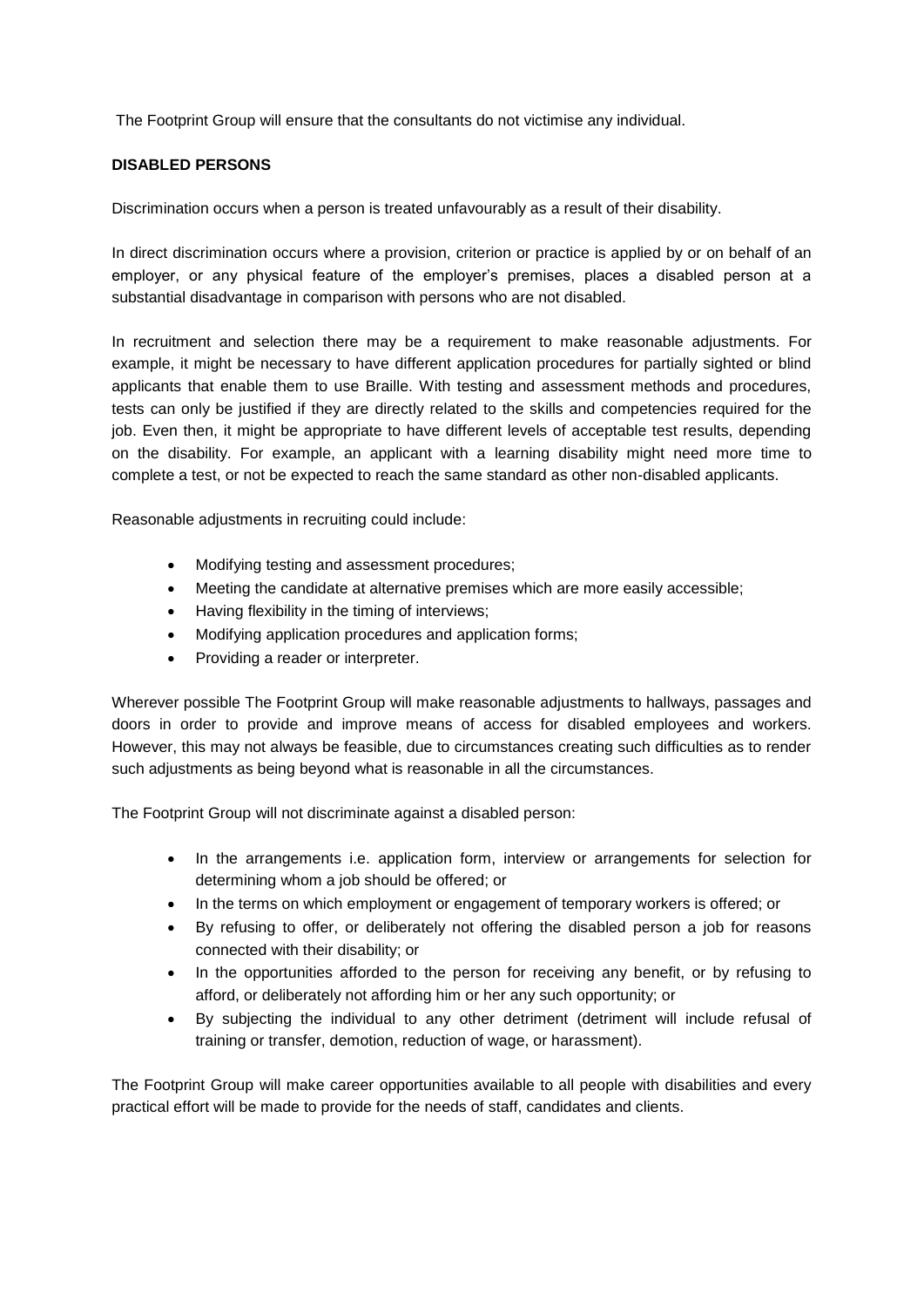## **AGE DISCRIMINATION**

Under the Act, it is unlawful to directly or indirectly discriminate against or to harass or victimise a person because of age. Age discrimination does not just provide protection for people who are older or younger. People of all ages are protected.

- A reference to age is a reference to a person's age group. People who share the protected characteristic of age are people who are in the same age group.
- Age group can have various references:
- Under 21s
- People in their 40s
- **Adults**

The Footprint Group will not discriminate directly or indirectly, harass or victimise any person on the grounds of their age. We will encourage clients not to include any age criteria in job specifications and every attempt will be made to encourage clients to recruit on the basis of competence and skills and not age.

The Footprint Group is committed to recruiting and retaining employees whose skills, experience, and attitude are suitable for the requirements of the various positions regardless of age. No age requirements will be stated in any job advertisements on behalf of the company.

If Footprint Group requests age as part of its recruitment process such information will not be used as selection, training or promotion criteria or in any detrimental way and is only for compilation of personal data, which the company holds on all employees and workers and as part of its equal opportunities monitoring process. In addition if under age 22 to adhere to Conduct of Employment Agencies and Employment Business Regulations 2003 and other relevant legislation applicable to children or young candidates.

Where a client requests age or date of birth, this will have to be under an occupational requirement or with an objective justification which should be confirmed in writing.

# **PART-TIME WORKERS**

This policy also covers the treatment of those employees and workers who work on a part-time basis, The Footprint Group recognises that it is an essential part of this policy that part time employees are treated on the same terms, with no detriment, as full time employees (albeit on a pro rata basis) in matters such as rates of pay, holiday entitlement, maternity leave, parental and domestic incident leave and access to our pension scheme. The Footprint Group also recognises that part time employees must be treated the same as full time employees in relation to training and redundancy situations.

# **GENDER REASSIGNMENT POLICY**

The Footprint Group recognises that any employee or worker may wish to change their gender during the course of their employment with the Company.

The Footprint Group will support any employee or worker through the reassignment.